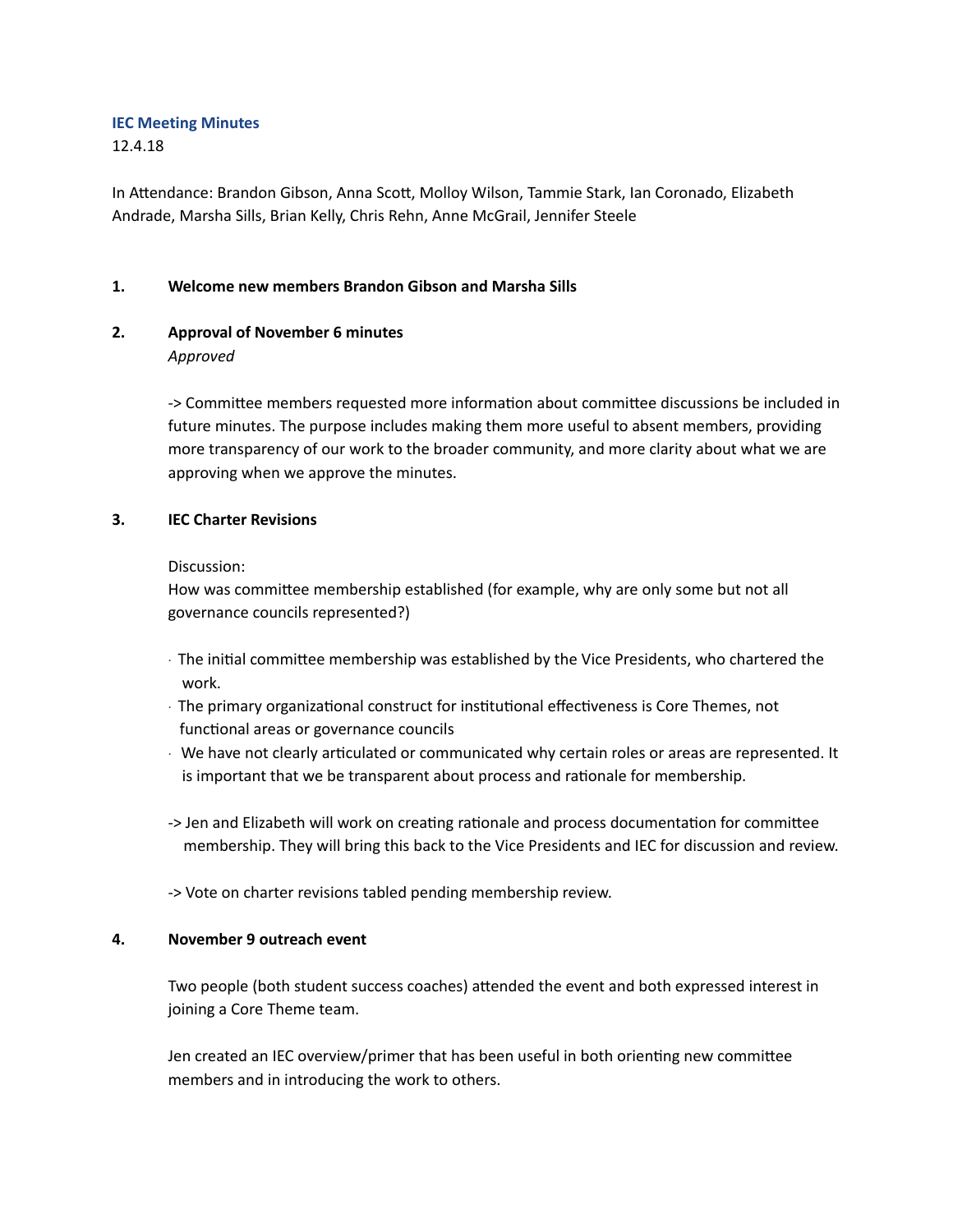-> Jen will post this on the Google Drive so team leads and other committee members can also use it.

## **5. Core Theme teams update**

IR and PIE have been meeting with Core Theme team leads to review indicators, notes and recommendation from the 2017-2018 cycle. IR and PIE are providing indicator refinement direction and guidance for leads to take back to their teams.

Team membership lists are on the [Google](https://drive.google.com/open?id=1rb5qAydXDOwWt8-pPrPo2cfzcjhNdVxuNg1hDoJHeOY) Drive (teams tab) -> Team leads: please be sure to keep these updated

We would like to provide more in-depth data and supplemental metrics on the college website in an effort to give context and a better understanding of the highest level summary indicator value. For example, Indicator 3.1: Students report high levels of awareness of, and satisfaction with, evidence-based practices on campus. We will still need to provide a single numeric value for this, but someone could click on the indicator and see additional detail about the CCSSE data that it is derived from, including longitudinal and comparison data as well as detailed notes regarding methodology.

### Core Theme Teams [Work](https://drive.google.com/open?id=1rb5qAydXDOwWt8-pPrPo2cfzcjhNdVxuNg1hDoJHeOY) Plan

Core Theme teams will be presenting recommended indicator changes to IEC on February 5, 2019.

Scoring and summary findings will be presented on April 2, 2019.

-> Team leads: if you are not using the IEC Google Drive/Core Themes to host your working documents, please be sure you provide Molloy access to your working drive so they he can upload data files and other information

#### **6. Accreditation Update**

Tammie Stark is the Accreditation Project Manager, with Paul Jarrell serving as Accreditation Liaison Officer (ALO). Tammie has drafted a work plan and timeline. A leadership team will begin meeting in January 2019.

NWCCU is hosting online town hall meetings on December 6 and 11 to gather feedback on their process for revising standards and eligibility. Link to participate[:](https://mailchi.mp/c451a4dfaede/nwccu-announces-online-town-halls?e=e258e8be95) https://mailchi.mp/c451a4dfaede/nwccu-announces-online-town-halls?e=e258e8be95

#### **7. Reports to the IEC**

Reports from planning groups on campus are due to the IEC on December 14. Jen will be sending a reminder out. We will follow a similar process as last year of reviewing and synthesizing these. Tammie, Brandon and Jen have volunteered to do this work.